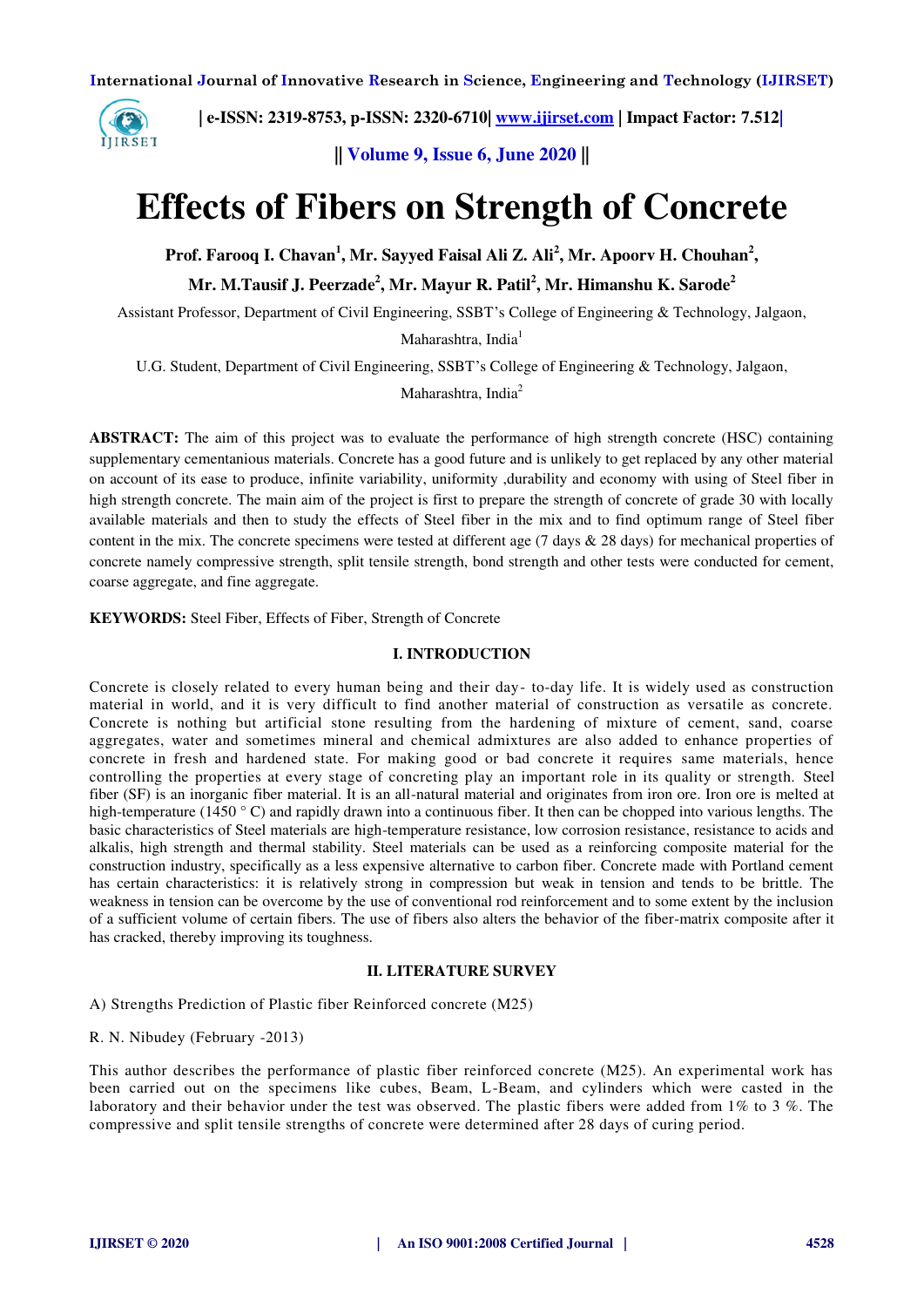

 **| e-ISSN: 2319-8753, p-ISSN: 2320-6710| [www.ijirset.com](http://www.ijirset.com/) | Impact Factor: 7.512|**

# **|| Volume 9, Issue 6, June 2020 ||**

B) SELINA RUBY G et 'all GEETHANJALI C., JAISON VARGHESE, P. MUTHU PRIYA (January-2014))

The combining of fibers, often called hybridization, is investigated for a M30 grade concrete at a volume fraction of 0.5% in this paper. Control and three hybrid fiber composites were cast using different fiber proportions of steel and polypropylene. Compressive strength, split tensile strength and flexural strength test were performed and results were analyzed to associate with above fiber combinations. They perform tests on maximum compressive, split tensile and flexural strength of concrete.

C) Performance of Steel Fiber Reinforced Concrete

Milind V. Mohod, ,Assistant Professor, Department of Civil Engineering, P.R.M.I.T.&R., Badnera.

In this paper effect of fibers on the strength of concrete for M 30 grade have been studied by varying the percentage of fibers in concrete. Fiber content were varied by 0.25%, 0.50%, 0.75%, &1%. Cubes of size 150mmX150mmX150mm to check the compressive strength and beams of size 500mmX100mmX100mm for checking flexural strength were casted. All the specimens were cured for the period of 3, 7 and 28 days before crushing. The results of fiber reinforced concrete for 3days, 7days and 28days curing with varied percentage of fiber were studied and it has been found that there is significant strength improvement in steel fiber reinforced concrete.

D) Strengths prediction of plastic fiber reinforced concrete M30

Dr. P. B. Nagarnaik, Dr. D. K. Parbat, Dr. A. M. Pandey, IJERA Jan – Feb 2013

Portland pozolana cement, river sand, crushed aggregate, potable water, PET. They added 0% to 3% of plastic fiber in M30 reinforced concrete and determine the compressive and tensile strength after 28 days. Strength of concrete increases considerably by using fiber content.

## **III. METHODOLOGY**

## **Material and grade of concrete mix**

- Selection of grade and concrete mix design by an appropriate method trial mixes, final mix proportions.
- Estimating total quantity of concrete required for the whole experimental work.
- Estimating quantity of cement, fine aggregate, coarse aggregate, steel fibers, required for the work.
- Testing of properties of cement, fine aggregate, coarse aggregate.
- Obtaining properties of Steel fibers.

Test conducted on Material used in experimental work

The ingredients of concrete i.e. cement, fine aggregates, coarse aggregate are tested before producingconcrete. The relevant Indian Standard codes were followed for conducting various tests on concrete

#### **Tests on cement**

The cement used in this experimental work is "UltraTech 53 grade Pozzolona Portland Cement". All properties of cement are tested by referring IS 12269 - 1987 Specification for 53 Grade Ordinary Portland cement.

| Sr.            | <b>Description of Test</b>                    | <b>Results</b>     |  |  |
|----------------|-----------------------------------------------|--------------------|--|--|
| No.            |                                               |                    |  |  |
|                | Fineness of cement (residue on IS sieve no 9) | 3%                 |  |  |
|                | Specific gravity                              | 3.15               |  |  |
| 3              | Standard consistency of cement                | 29%                |  |  |
| $\overline{4}$ | Setting time of cement                        |                    |  |  |
|                | a) Initial setting time                       | $135 \text{ mint}$ |  |  |
|                | b) Final setting time                         | $288$ mint         |  |  |

| Table no. 1: Physical Properties of Cement |  |  |  |  |
|--------------------------------------------|--|--|--|--|
|--------------------------------------------|--|--|--|--|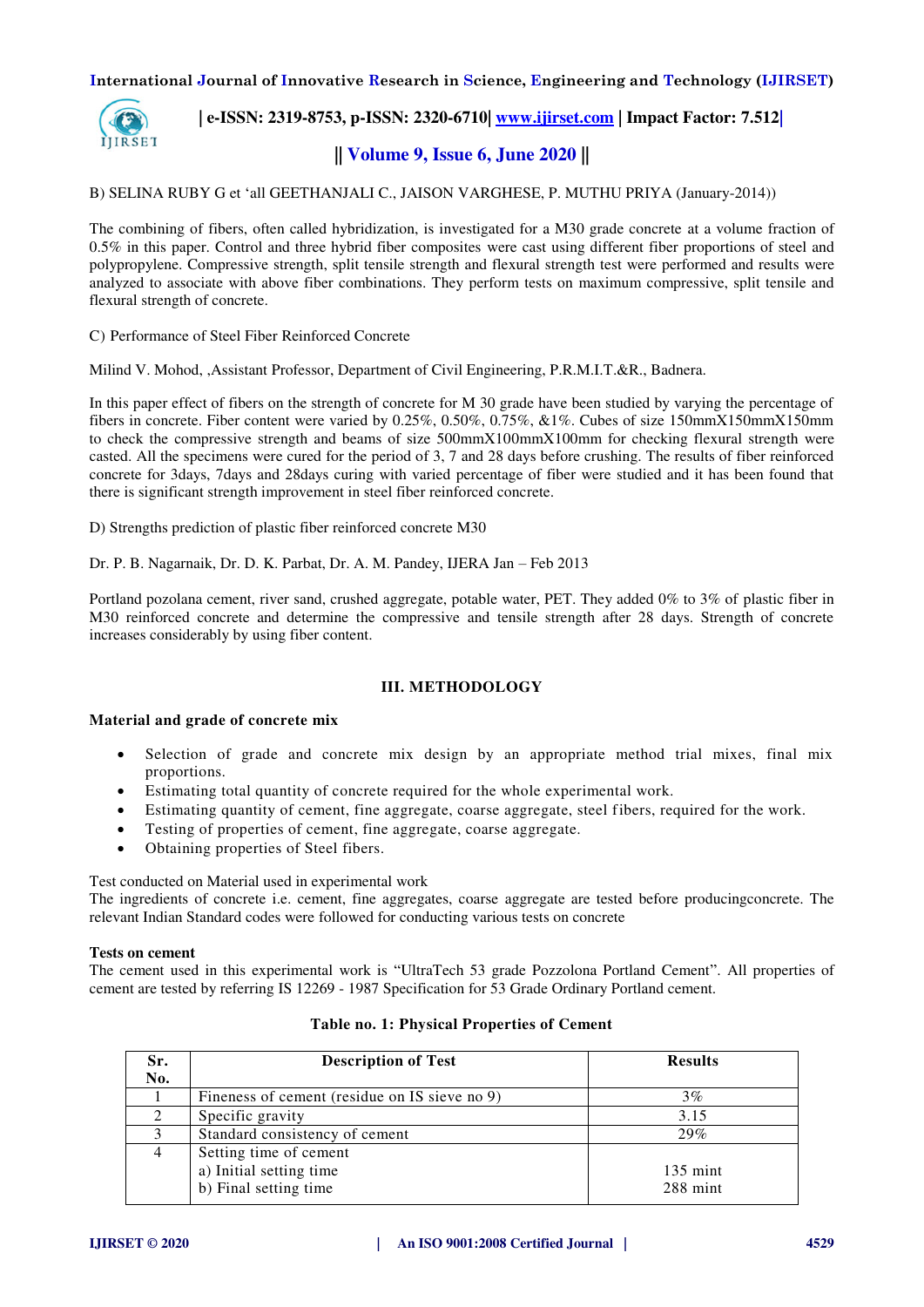

 **| e-ISSN: 2319-8753, p-ISSN: 2320-6710| [www.ijirset.com](http://www.ijirset.com/) | Impact Factor: 7.512|**

# **|| Volume 9, Issue 6, June 2020 ||**

| Soundness test of cement       | .5 mm     |
|--------------------------------|-----------|
| Compressive strength of cement |           |
| a) 7 days                      | 57.8 N/mm |
| $b)$ 28 days                   | 79.5 N/mm |

## **Table no. 2: Physical Properties of Fine Aggregate (sand)**

| Sr. | Property                | Results               |
|-----|-------------------------|-----------------------|
| No. |                         |                       |
|     | Particle shape, size    | Round, 4.75 mm (down) |
|     | <b>Fineness Modulus</b> | 3.17                  |
|     | Silt content            | $0.5\%$               |
|     | Specific Gravity        | 2.63                  |
|     | Surface Moisture        | Nil                   |

## **Table no. 3: Physical Properties of Course Aggregate (20mm)**

| Sr. | Property                | Results           |
|-----|-------------------------|-------------------|
| No. |                         |                   |
|     | Particle Shape, size    | Flaky, 20 mm down |
|     | <b>Fineness Modulus</b> | 6.87              |
|     | Specific gravity        | 2.65              |
|     | Surface moisture        | Nil               |

## **Table no. 4: Physical properties of Steel Fiber (Steel)**

| Sr. | Property                     | Results          |
|-----|------------------------------|------------------|
| No. |                              |                  |
|     | Thickness                    | l mm             |
|     | Length of fiber              | 60 <sub>mm</sub> |
|     | Tensile Strength (MPa)       | 400-1200         |
|     | Elongation at Failure $(\%)$ | $-3.5$           |
|     | Specific gravity             | 7.86             |
|     | <b>Used Dosage</b>           | 2.4 $Kg/m^3$     |

## **Mix Design of Concrete M30 (IS: 10262:2009)**

**Step 1:** To determine the target strength for mix proportion

$$
S = fck + 1.65 * s
$$

Where,

 $s =$  Assumed standard deviation in N/mm<sup>2</sup>

s = 5 (as per table-1 IS 10262-2009)

 $= 30 + 1.65 \times 5$ 

 $S = 38.25$  N/mm<sup>2</sup>

**Step 2:** Selection of water-cement ratio

Ratio =  $0.45$  (Table-5 IS 456, maximum w/c)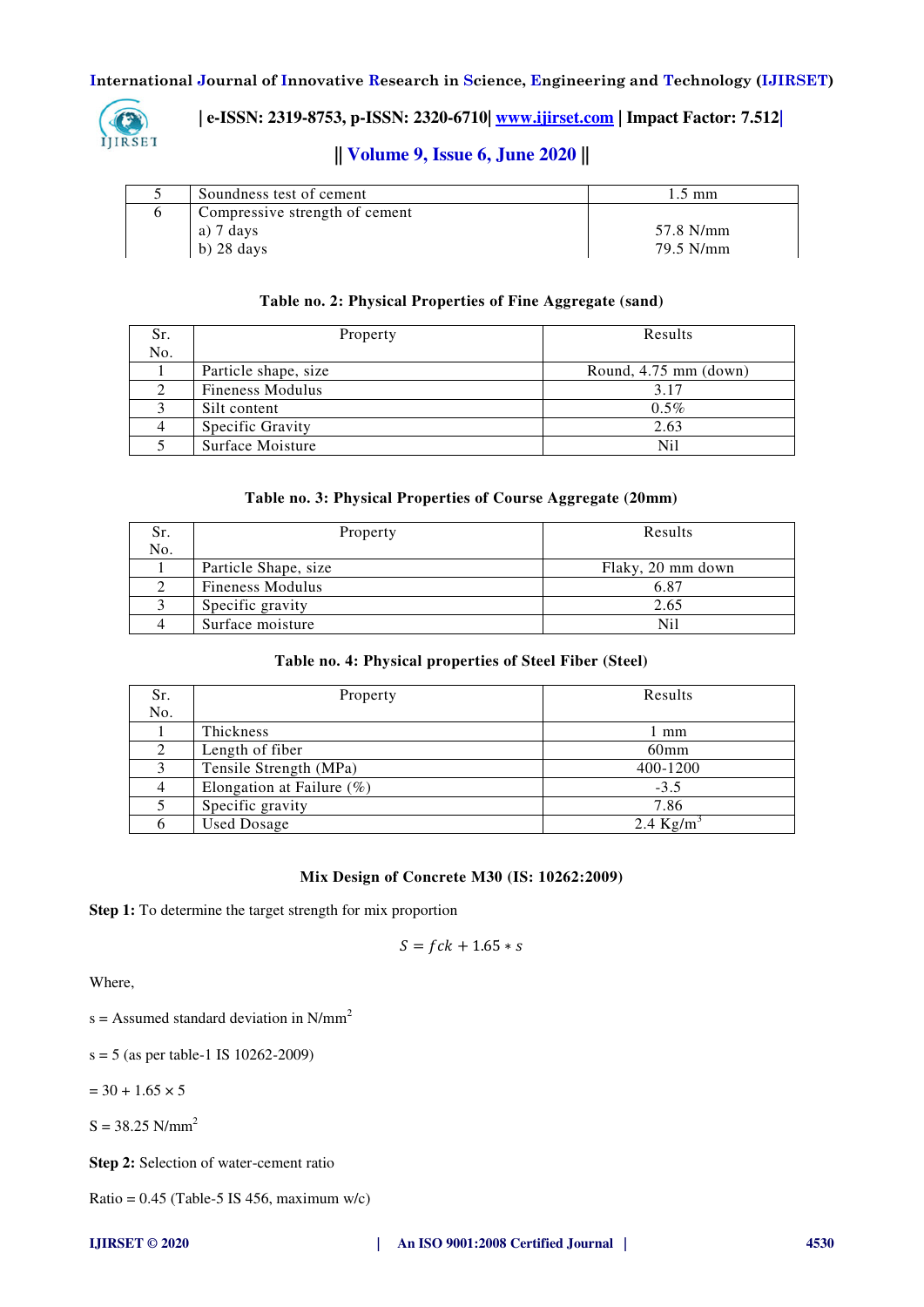**| e-ISSN: 2319-8753, p-ISSN: 2320-6710| [www.ijirset.com](http://www.ijirset.com/) | Impact Factor: 7.512|**

**|| Volume 9, Issue 6, June 2020 ||** 

**Step 3:** Selection of water content

Maximum water content for 20mm aggregate

 $= 160 \text{ kg/m}^3 \text{ (Table-2 IS } 10262 - 2009)$ 

**Step 4:** Calculation of cement content

Water-cement ratio  $= 0.45$ 

Water content  $= 160$ 

Cement content =  $\frac{water\ content}{\frac{w}{c}ratio}$ 

Cement content =  $\frac{160}{0.45}$  = 355.55 kg/m<sup>3</sup>(Table 5 IS 456)

Minimum cement content for moderate exposure condition =  $320 \text{ kg/m}^3$ 

355.55 kg/m<sup>3</sup>> 320 kg/m<sup>3</sup>Hence OK

Maximum cement content =  $450 \text{ kg/m}^3$  Hence OK

**Step 5:** Proportion of volume of course & fine aggregate content *Table*  $3$  *of IS*  $10262 - 2009$ 

1000

Volume of course aggregate corresponding to 20mm size fine aggregate (zone  $1$ ) = 0.6

**Step 6:** Estimation of concrete mix calculation

1) Volume of concrete  $= 1m<sup>3</sup>$ 

2) Volume of cement  $= \frac{mass\ of\ cement}{specific\ gravity\ of\ cement} \times \frac{1}{100}$ 1000

$$
=\frac{355.55}{3.14} \times \frac{1}{1000}
$$

Volume of cement  $= 0.1132 \text{ m}^3$ 

3) Volume of water  $= \frac{mass \space of \space water}{specific \space gravity} \times \frac{1}{100}$ 

$$
=\frac{160}{1} \times \frac{1}{1000}
$$

Volume of water =  $0.160 \text{ m}^3$ 

4) Volume of Steel fiber  $=\frac{mass~of~fibre}{specific~gravity~of~fibre} \times \frac{1}{100}$ 1000

$$
=\frac{2.4}{7.86} \times \frac{1}{1000}
$$

Volume of fiber =  $3.05 \times 10^{-4}$  m<sup>3</sup>

5) Total volume of aggregate =  $1-(a + b + c)$ 

 $= 1 - (0.1132 + 0.16 + 3.05 \times 10^{-4})$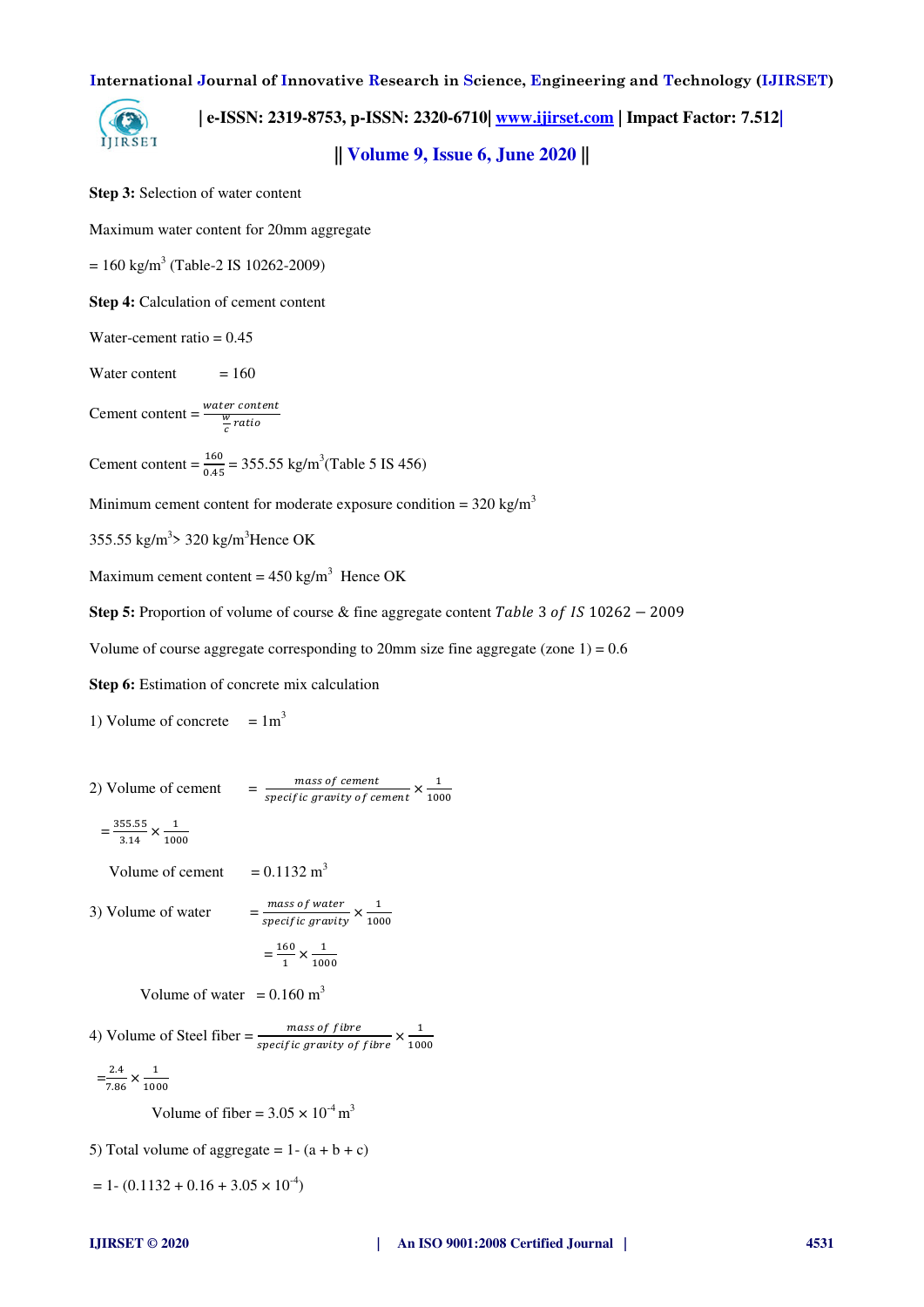

 **| e-ISSN: 2319-8753, p-ISSN: 2320-6710| [www.ijirset.com](http://www.ijirset.com/) | Impact Factor: 7.512|**

# **|| Volume 9, Issue 6, June 2020 ||**

Volume of aggregate =  $0.726$  m<sup>3</sup>

6) Mass of course aggregate = Total volume of aggregate  $\times 0.6 \times$  specific gravity  $\times 1000$ 

$$
= 0.726 \times 0.6 \times 2.65 \times 1000
$$

Mass of course aggregate =  $1154.34$  kg/m<sup>3</sup>

7) Mass of fine aggregate = Total volume of aggregate  $\times$  0.4  $\times$  specific gravity  $\times$  1000

 $= 0.726 \times 0.4 \times 2.63 \times 1000$ 

Mass of fine aggregate =  $763.75$  kg/m<sup>3</sup>

**Step 7:** Size of Cube & Cylinder used and measurement of quantity

Cube size =  $(0.15 \times 0.15 \times 0.15) \times 4$ 

Cube size =  $0.0135 \text{ m}^3$ 

Cylinder size =  $(\pi r^2 h) \times 4$ 

Cylinder size =  $0.022$  m<sup>3</sup>

### **Table no. 5: Quantity of Materials per Cubic Meter of Concrete**

| Material                | Proportion by weight | Volume in $\text{kg/m}^3$ |
|-------------------------|----------------------|---------------------------|
| Cement                  |                      | 355.55 kg/m <sup>3</sup>  |
| Fine Aggregate          | 2.15                 | 763.75 kg/m <sup>3</sup>  |
| Course Aggregate (20mm) | 3.24                 | 1154.34 kg/m <sup>3</sup> |
| Water                   | 0.45                 | $160 \text{ kg/m}^3$      |
| Fiber (Steel)           | 0.00675              | 2.4 $\text{kg/m}^3$       |

## **IV. ANALYSIS AND RESULTS**

## **A) Compressive Strength Test on Cube:**

The result of compressive strength are obtained using equation ( $Fcu = Pc/A$ ) and are presented. The equation of compressive strength (stress) is as shown below.

Compressive Strength (stress),  $Fcu = Pc/A$ 

Where, Pc = Failure load

A = Surface Area of cube that is,  $150 \times 150$  m = 22500 mm<sup>2</sup>

#### **Table no. 6: Compressive Strength Test (Cube) MPa**

| Specimen    | Grade<br>Steel fiber |         | Compressive        | Compressive         |  |
|-------------|----------------------|---------|--------------------|---------------------|--|
|             |                      | content | Strength MPa in    | Strength MPa in     |  |
|             |                      |         | $(7 \text{ days})$ | $(28 \text{ days})$ |  |
| Ordinary    | M30                  |         | 20.64              | 36.01               |  |
|             |                      |         |                    |                     |  |
| Steel added | M30                  | 32.4 gm | 23.47              | 46.50               |  |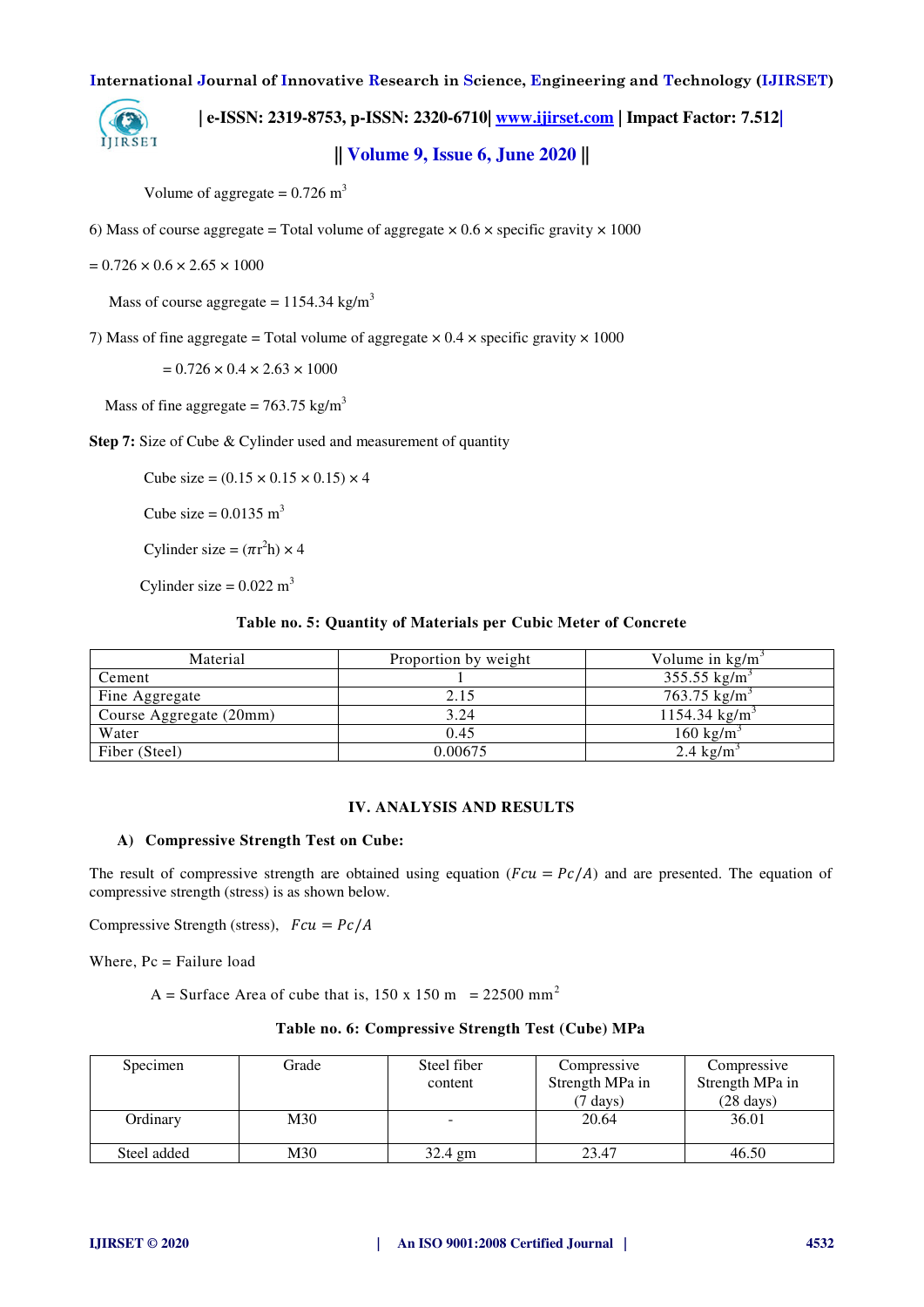

 **| e-ISSN: 2319-8753, p-ISSN: 2320-6710| [www.ijirset.com](http://www.ijirset.com/) | Impact Factor: 7.512|**

**|| Volume 9, Issue 6, June 2020 ||** 



Fig no. 1 Compressive strength test

## **B) Split Tensile Strength Test on Cylinder:**

## **Table no. 7: Split Tensile Strength Test (Cylinder) MPa**

|                                                                                                                                                         | 23.47<br>20.64<br>7 DAYS                           | 36.01                                                   | 46.5                                  |                                        |
|---------------------------------------------------------------------------------------------------------------------------------------------------------|----------------------------------------------------|---------------------------------------------------------|---------------------------------------|----------------------------------------|
|                                                                                                                                                         |                                                    | Fig no. 1 Compressive strength test                     | 28 DAYS                               |                                        |
|                                                                                                                                                         |                                                    |                                                         |                                       |                                        |
|                                                                                                                                                         | <b>B)</b> Split Tensile Strength Test on Cylinder: |                                                         |                                       |                                        |
| The result of tensile strength are obtained using equation $Fcu = 2Pc/\pi DL$ and are presented. The equation of tension<br>strength is as shown below. |                                                    |                                                         |                                       |                                        |
| Compressive Strength (stress), $Fcu = 2Pc/πDL$                                                                                                          |                                                    |                                                         |                                       |                                        |
| Where, $Pc = \text{Failure load}$                                                                                                                       |                                                    |                                                         |                                       |                                        |
|                                                                                                                                                         | $D =$ Diameter of cylinder (150mm)                 |                                                         |                                       |                                        |
|                                                                                                                                                         | $L =$ Length of cylinder (300mm)                   |                                                         |                                       |                                        |
|                                                                                                                                                         |                                                    |                                                         |                                       |                                        |
|                                                                                                                                                         |                                                    | Table no. 7: Split Tensile Strength Test (Cylinder) MPa |                                       |                                        |
| Specimen                                                                                                                                                | Grade                                              | Steel fiber                                             | Split tensile                         | Split tensile                          |
|                                                                                                                                                         |                                                    | content                                                 | Strength MPa in<br>$(7 \text{ days})$ | Strength MPa in<br>$(28 \text{ days})$ |
| Ordinary                                                                                                                                                | M30                                                |                                                         | 1.43                                  | 2.90                                   |
|                                                                                                                                                         |                                                    |                                                         |                                       |                                        |
| Steel added                                                                                                                                             | M30                                                | 52.78 gm                                                | 1.76                                  | 4.25                                   |



Fig. no. 2 Split Tensile Strength